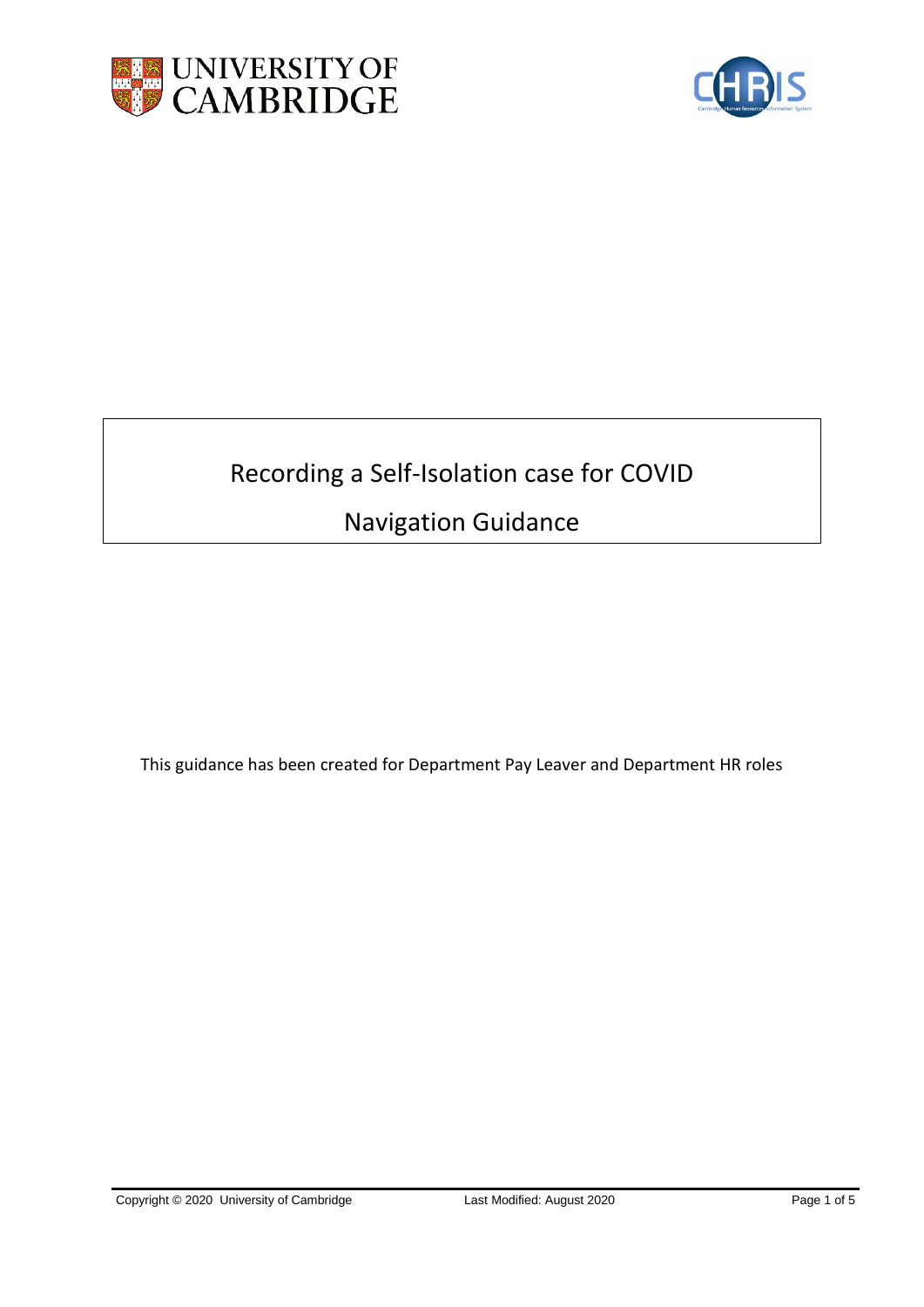



### **Entering a new COVID self-isolation case.**

Log into CHRIS in the usual way using your CRSID and Raven Password.

(If you require further guidance on logging in or navigating around CHRIS please look at the full guidance here https://www.hrsystems.admin.cam.ac.uk/chris-electric)

|           | Hello Sarah                   |   |
|-----------|-------------------------------|---|
|           | You last logged in 1 hour ago |   |
| People    |                               | > |
| Posts     |                               | > |
| Positions |                               |   |
|           |                               |   |
|           | $EQ$ Find iTrent pages        |   |

Click on the 'People' section. On the left of the screen is the search menu. Search for the relevant employee.

| Results 1 Person |                 |                      |  |  |  |
|------------------|-----------------|----------------------|--|--|--|
| Lakeland         | Surname         | $\blacktriangledown$ |  |  |  |
| Select all       | Save this group |                      |  |  |  |
| Lakeland, Lilly  |                 |                      |  |  |  |

You will see a summary screen, like the one below for the relevant employee. Beneath the summary screen are various links to other sections of the employee's record.

| $\cdots$ Mrs Lilly Lakeland                                                                      |
|--------------------------------------------------------------------------------------------------|
| Personal<br>Known as Lilly born on 22/03/1980<br>30008874 (Personal ref.)<br>LL@cam.ac.uk (Work) |

Click on' Other Absences'.

|   |                                 |                                 | <b>LINKS</b> |                      |                  |  |
|---|---------------------------------|---------------------------------|--------------|----------------------|------------------|--|
|   | View employment and pay details | Leaver processing               |              | Record sickness      | Other absences   |  |
|   | <b>Contact details</b>          | View / change probation periods |              | Reviews (appraisals) | Training records |  |
| 吕 | $^{\rm{m}}$                     |                                 |              |                      |                  |  |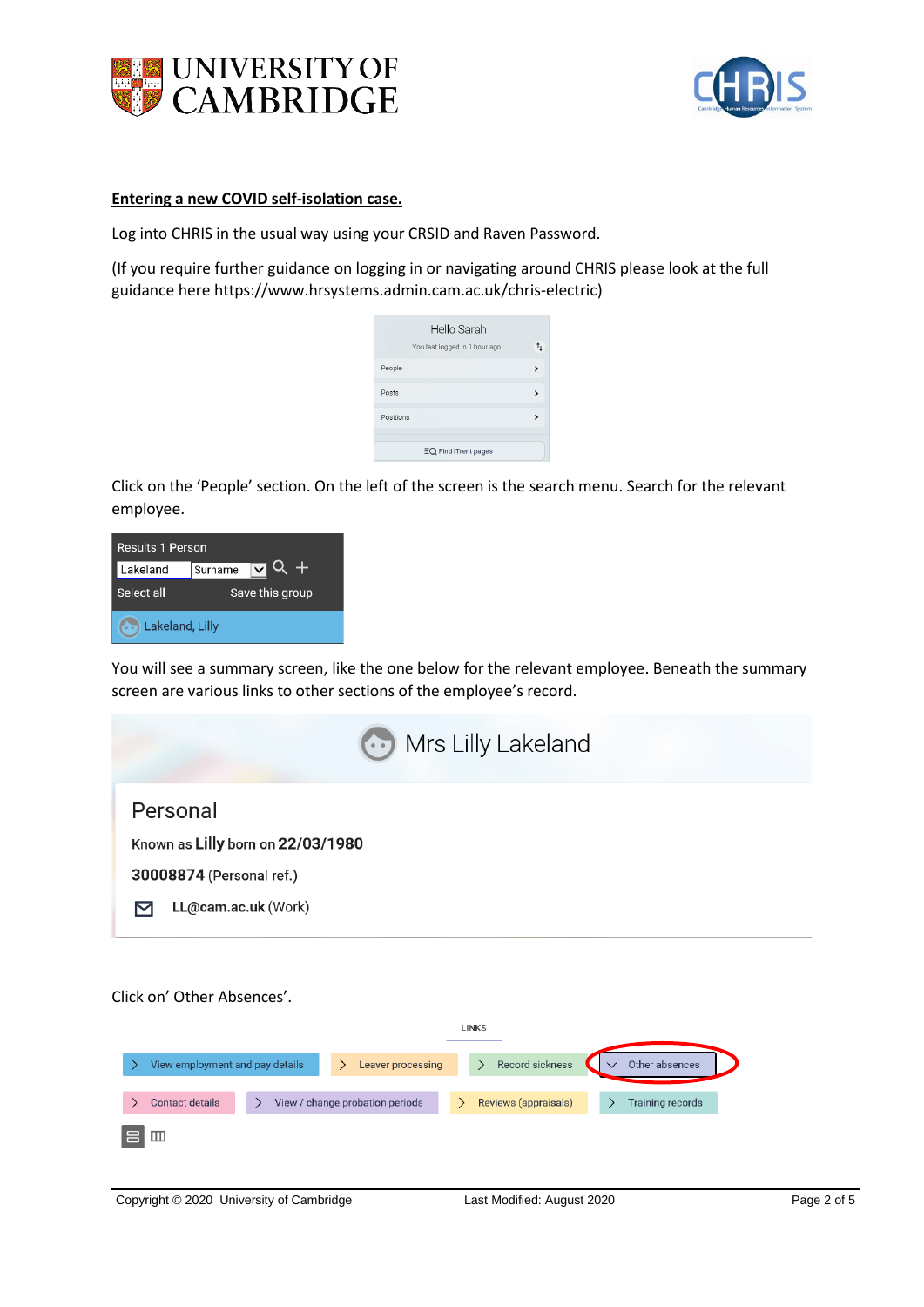



Click on 'Record COVID-19 self-Isolation'



There are 2 scenarios that may follow:

#### 1. **The employee has had no 'other absences' recorded**.

On the left hand side of the screen the menu bar will show the message illustrated below.



The main form will be ready to enter the data required, i.e. start and end date of the isolation period and the Absence reason and type.

| Mrs Lilly Lakeland                    |                                  |              |                                |  |  |
|---------------------------------------|----------------------------------|--------------|--------------------------------|--|--|
| Other absence details New $\vee$ MENU |                                  |              | $\mathbf{C}$                   |  |  |
| Absence period                        |                                  |              |                                |  |  |
|                                       | Absence period More than one day | $\checkmark$ |                                |  |  |
| Absence start                         |                                  |              |                                |  |  |
| Date <sup>•</sup>                     |                                  |              | ▥                              |  |  |
|                                       | Type Full day                    | $\check{~}$  |                                |  |  |
| Absence end                           |                                  |              |                                |  |  |
| Date                                  |                                  |              | m                              |  |  |
|                                       | Type Full day                    | $\checkmark$ |                                |  |  |
| Expected end date                     |                                  |              | l-                             |  |  |
| Absence                               |                                  |              |                                |  |  |
| Absence type •                        |                                  |              | Set as default<br>$\checkmark$ |  |  |
| Absence reason <none></none>          |                                  |              | $\checkmark$                   |  |  |

Enter the Start date of the self isolation and the end date of the isolation.

Click the drop down arrow to enter the Absence Type. The Absence type will offer 2 labels to choose from:

Special leave - self isolation not working from home Special leave - self isolation, working from home

Select whether the person will be working from home or not working from home.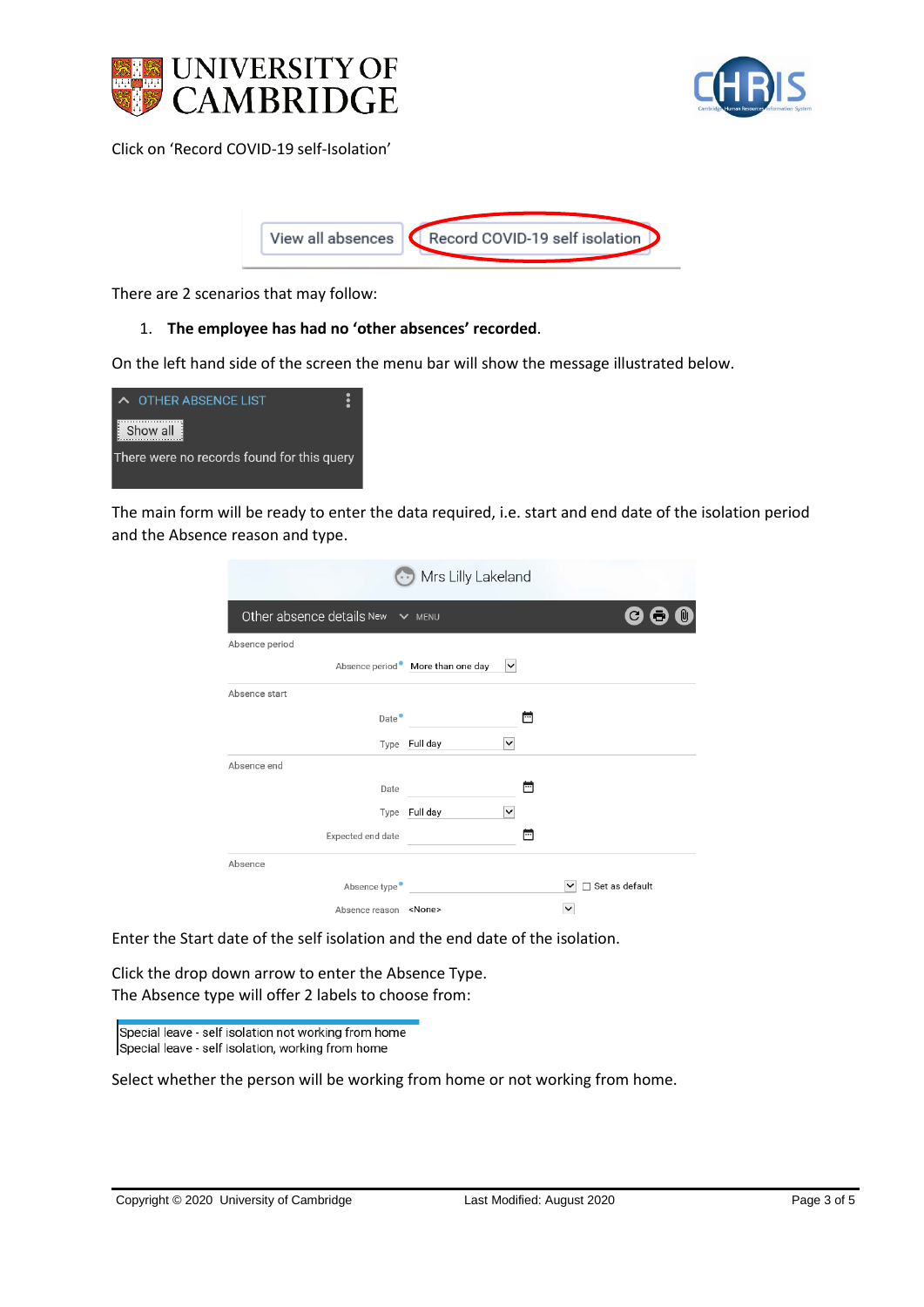



Then select the absence reason COVID 19 (Coronavirus) from the drop down list.



#### **2. The Employee has one or more absences recorded:**

The left hand side menu will display a list of dates of 'other' absences such as compassionate or parental leave or previous Covid self-isolation incidences.

You will be able to see details of the Absence by selecting the date of the absence you wish to view.



The main screen will show the details of the record selected. Unless it is another COVID Self isolation case, the record cannot be edited.

To enter the Covid self-isolation incident click New

| NEW |  |  |
|-----|--|--|
|     |  |  |

The main form will now be ready to enter in the new data required, i.e. start and end date of the isolation period and the Absence reason and type.

| Mrs Lilly Lakeland                    |                                  |              |   |                               |  |
|---------------------------------------|----------------------------------|--------------|---|-------------------------------|--|
| Other absence details New $\vee$ MENU |                                  |              |   | C                             |  |
| Absence period                        |                                  |              |   |                               |  |
|                                       | Absence period More than one day | $\checkmark$ |   |                               |  |
| Absence start                         |                                  |              |   |                               |  |
| Date <sup>•</sup>                     |                                  |              | न |                               |  |
|                                       | Type Full day                    | $\check{ }$  |   |                               |  |
| Absence end                           |                                  |              |   |                               |  |
| Date                                  |                                  |              | m |                               |  |
|                                       | Type Full day                    | $\checkmark$ |   |                               |  |
| Expected end date                     |                                  |              | m |                               |  |
| Absence                               |                                  |              |   |                               |  |
| Absence type <sup>•</sup>             |                                  |              |   | Set as default<br>$\check{ }$ |  |
| Absence reason <none></none>          |                                  |              |   | $\checkmark$                  |  |

Enter the start date of the Absence and the end date of the Absence.